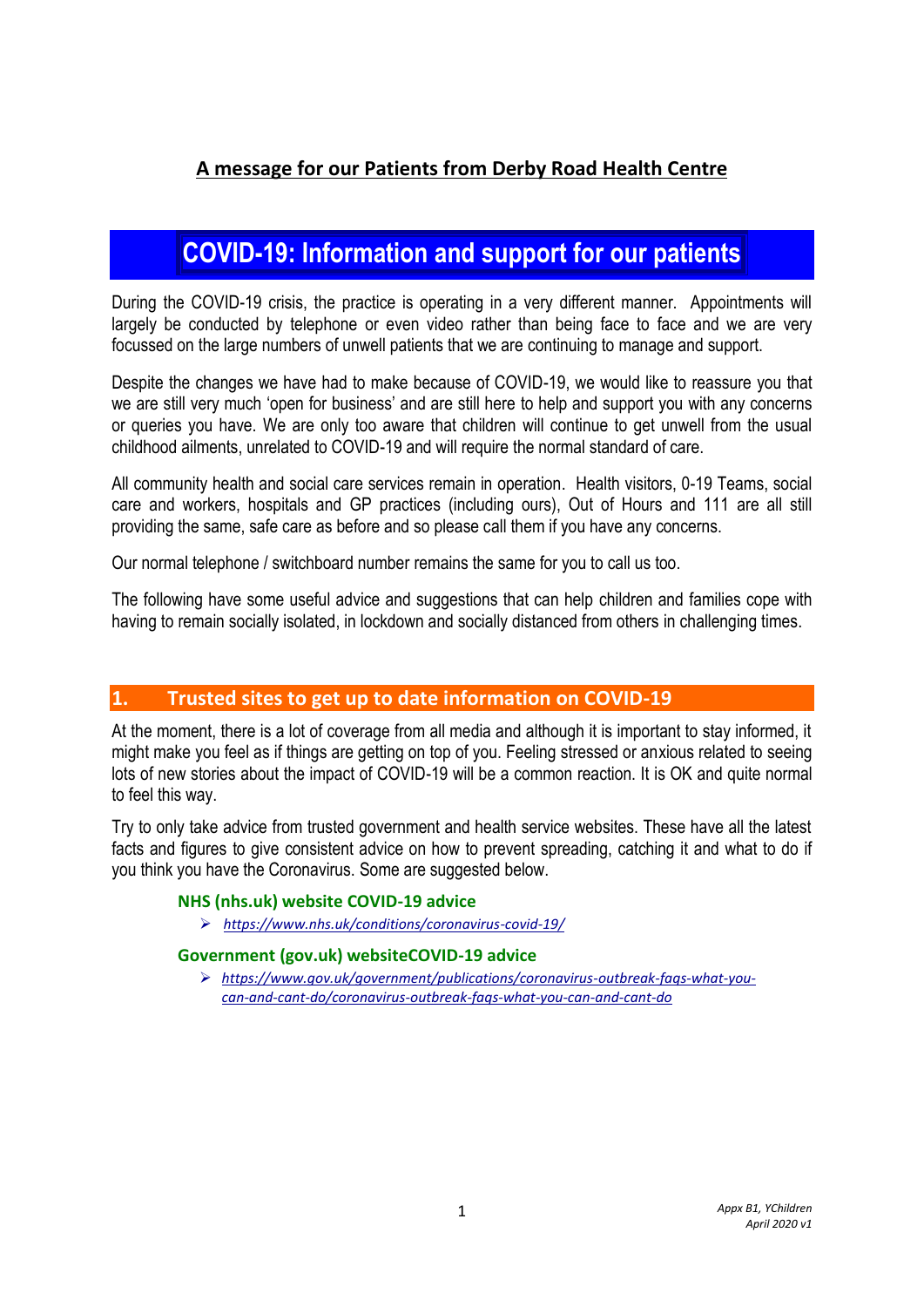**2: Managing an unwell child during social isolation and distancing** 

# 2: **Managing an unwell child during social isolation and distancing**<br> **Advice for parents during coronavirus**<br>
Whilst coronavirus is infectious to children it is rarely serious. If your child is unwell it is<br>
Iikely to be 2: Managing an unwell child during social isolation and dist<br> **Advice for parents during cord**<br>
Whilst coronavirus is infectious to children it is rarely serious. If your<br>
likely to be a non-coronavirus illness, rather tha

Advice for parents during coronality and whilst coronavirus is infectious to children it is rarely serious. If your child is unwell it<br>likely to be a non-coronavirus illness, rather than coronavirus itself.<br>Whilst it is ex Whilst coronavirus is infectious to children it is rarely serious. If your child is unwell it is<br>likely to be a non-coronavirus illness, rather than coronavirus itself.<br>Whilst it is extremely important to follow Government Whilst coronavirus is infectious to children it is rarely serious. If your child is unwell it is<br>likely to be a non-coronavirus illness, rather than coronavirus itself.<br>Whilst it is extrem ely important to follow Governmen likely to be a non-coronavirus illness, rather than cor<br>Whilst it is extrem ely important to follow Governme<br>this period, it can be confusing to know what to do v<br>Rem ember that NHS 111, GPs and hospitals are still p<br>they

| <b>RED</b>   | If your child has any of the following:<br>• Becomes pale, mottled and feels abnormally cold to the touch<br>• Has pauses in their breathing (apnoeas), has an irregular<br>breathing pattern or starts grunting<br>• Severe difficulty in breathing becoming agitated or unresponsive<br>• Is going blue round the lips<br>• Has a fit/seizure<br>• Becomes extremely distressed (crying inconsolably despite<br>distraction), confused, very lethargic (difficult to wake) or<br>unresponsive<br>• Develops a rash that does not disappear with pressure (the<br>'Glass test')<br>• Has testicular pain, especially in teena ge boys                                                                                                                                                                                                                                                                                                                                                                                                                                                                    | You need urgent help:<br>Go to the nearest A&E department<br>or phone 999                                                                                                                                                                                                                                                                                                                                                                         |
|--------------|-----------------------------------------------------------------------------------------------------------------------------------------------------------------------------------------------------------------------------------------------------------------------------------------------------------------------------------------------------------------------------------------------------------------------------------------------------------------------------------------------------------------------------------------------------------------------------------------------------------------------------------------------------------------------------------------------------------------------------------------------------------------------------------------------------------------------------------------------------------------------------------------------------------------------------------------------------------------------------------------------------------------------------------------------------------------------------------------------------------|---------------------------------------------------------------------------------------------------------------------------------------------------------------------------------------------------------------------------------------------------------------------------------------------------------------------------------------------------------------------------------------------------------------------------------------------------|
| <b>AMBER</b> | If your child has any of the following:<br>• Is finding it hard to breathe including drawing in of the muscles<br>below their lower ribs, at their neck or between their ribs<br>(recession) or head bobbing<br>• Seems dehydrated (dry mouth, sunken eyes, no tears, drowsy<br>or passing less urine than usual)<br>• Is becoming drowsy (excessively sleepy) or irritable (unable<br>to settle them with toys, TV, food or picking up) - especially if<br>they remain drowsy or irritable despite their fever coming down<br>• Has extreme shivering or complains of muscle pain<br>• Babies under 3 months of age with a temperature above 38°C /<br>100.4°F<br>• Infants 3-6 months of age with a temperature above 39°C /<br>102.2°F<br>• For all infants and children with a fever above 38°C for more<br>than 5 days.<br>• Is getting worse or if you are worried<br>• Has persistent vomiting and/or persistent severe abdominal pain<br>• Has blood in their poo or wee<br>• Any limb injury causing reduced movement, persistent pain or<br>head injury causing persistent crying or drowsiness | You need to contact a doctor or<br>nurse today.<br>Please ring your GP surgery or call<br>NHS 111 - dial 111<br>The NHS is working for you.<br>However, we recognise during the<br>current coronavirus crisis at peak<br>times, access to a health care<br>professional may be delayed.<br>If symptoms persist for 4 hours or<br>more and you have not been able<br>to speak to either a GP or 111,<br>then take your child to the<br>nearest A&E |
| <b>GREEN</b> | If none of the above features are present<br>• You can continue to provide your child care at home. Information<br>is also available on NHS Choices<br>• Additional advice is available to families for coping<br><b>ICON</b><br>with crving of well babies<br>• Additional advice is available for children with<br>complex health needs and disabilities.                                                                                                                                                                                                                                                                                                                                                                                                                                                                                                                                                                                                                                                                                                                                               | <b>Self care</b><br>Continue providing your child's care at<br>home. If you are still concerned about your<br>child, call NHS 111 - dial 111                                                                                                                                                                                                                                                                                                      |

Publish ed 2020

Published 2020<br>The Royal College of Paediatrics and Child Health is a registered charity<br>in England and Wales (1057744)and in Scotland (SCO38299).



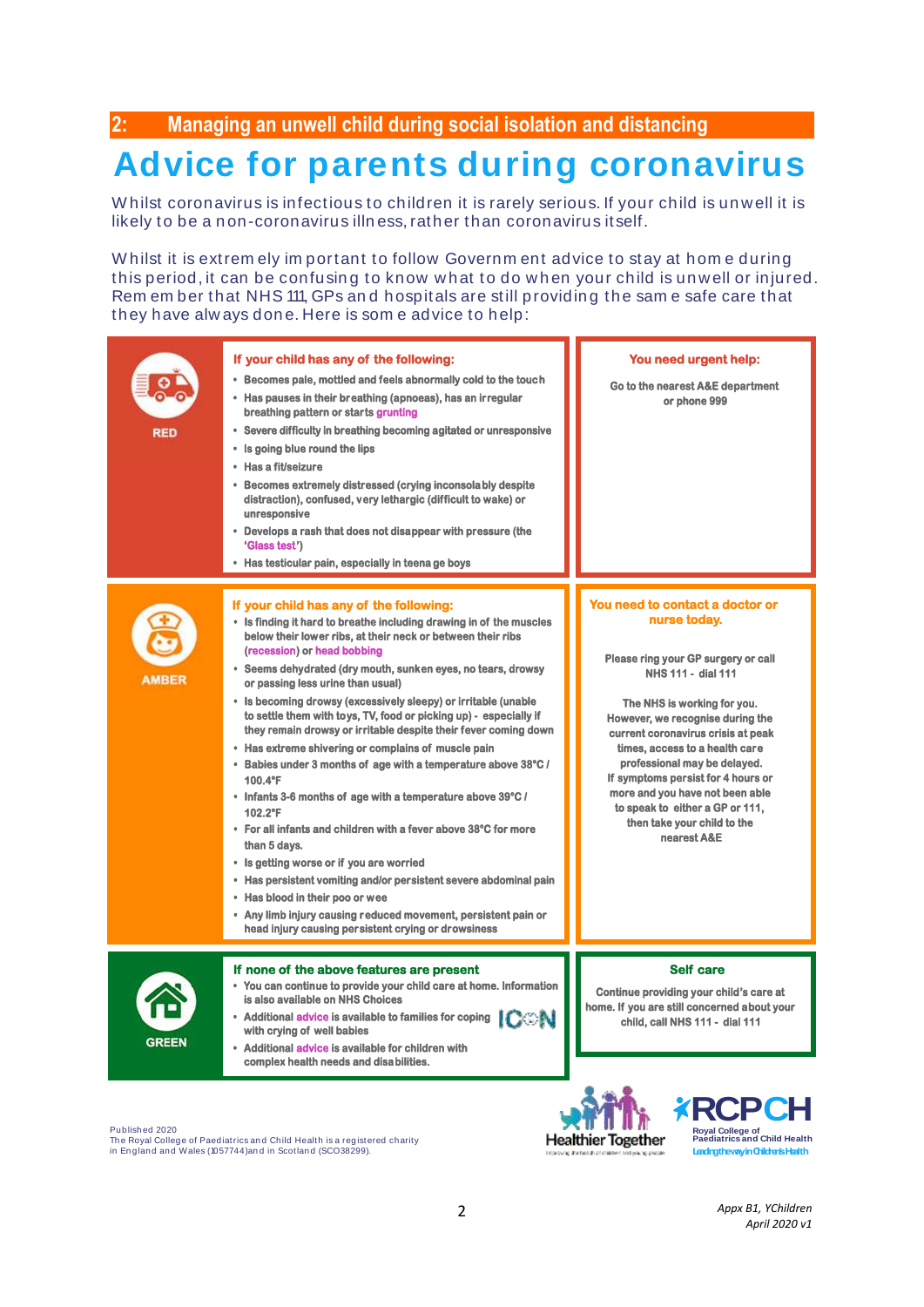# **3: Helping families cope with 'social isolation and distancing'**

For those of you with younger children in the household, we are aware how difficult it can be to get across the messages and explain what it means to be in 'lockdown' and to both socially isolate and distance from others. We hope you may find the following free resources useful to help your younger children follow the current restrictions in place.



Also, checkout the children's book on Coronavirus, illustrated by Axel Scheffler, famed for the award winning 'The Gruffalo.'

**Free Coronavirus illustrated Children's book, by Axel Scheffler, Nosy Crow Ltd**

*<https://nosycrowcoronavirus.s3-eu-west-1.amazonaws.com/Coronavirus-ABookForChildren.pdf>*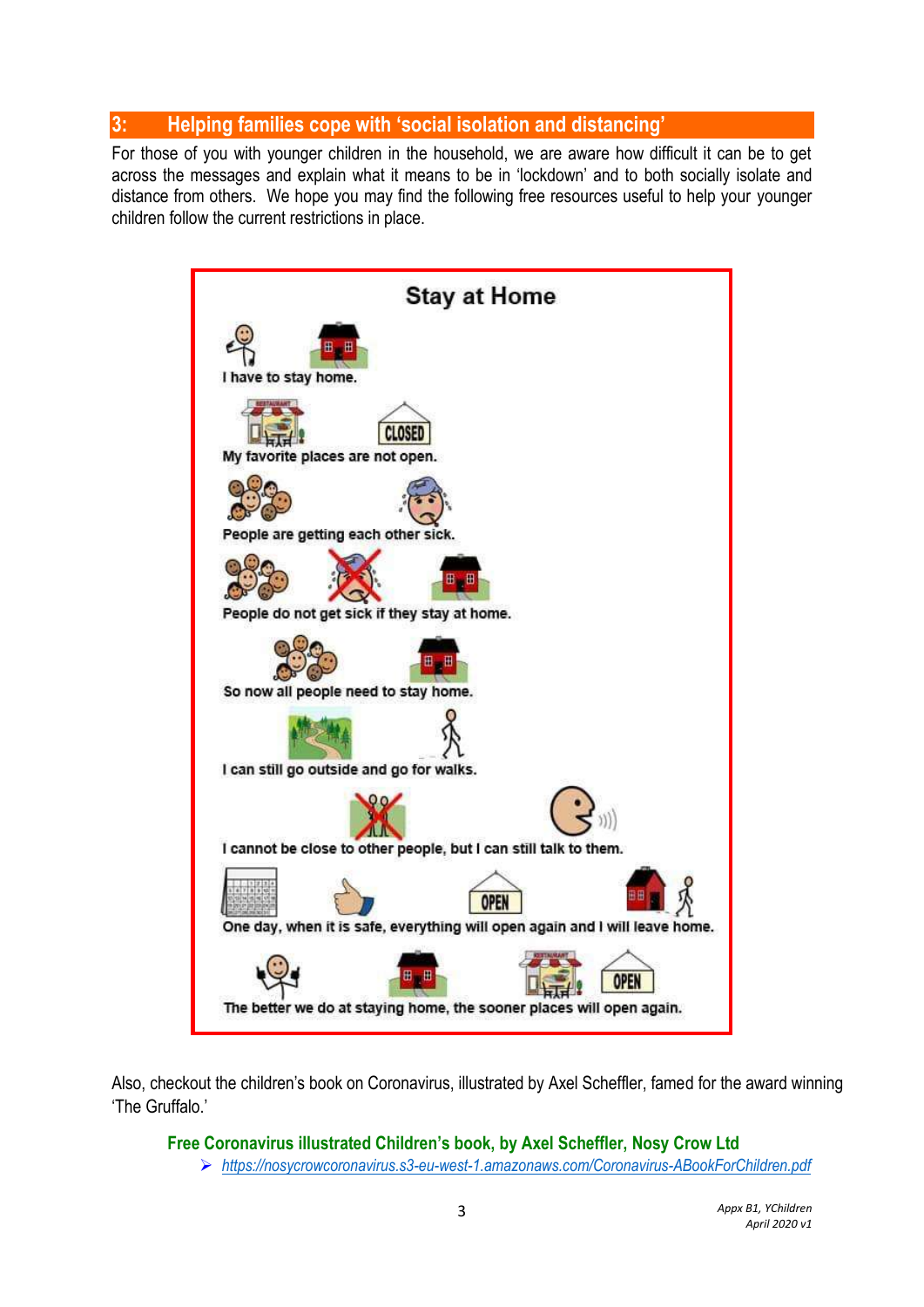# **4: Helping families cope with 'social isolation and distancing'**

For most children, try to develop and implement a new routine that all family members can follow. This will provides a balance of several different activities and appropriate interactions with others. At times like these, it can be easy to fall into unhealthy patterns of behaviour, which can make you feel worse. Simple things you can do to stay mentally and physically active during this time include:

- Wake up relatively early (annoying but it does help). Lying in bed until early afternoon will drain your energy levels and crush productivity. Set a nice alarm to wake up to and allow yourself more time to get ready and start the day properly.
- Stay connected to your friends and family via Skype, e-mail, video-calling and telephone / texting. Don't rely just on texting though, as an audio-visual catch up is much more rewarding.
- Social media can be an excellent way to keep in touch with your friends and family. However, you should be mindful of your use of social media. Use it to promote positive interactions, and put your device away if it starts to negatively affect your mood. Many smartphones allow you to set time limits for certain apps such as Facebook or Instagram.
- $\div$  It is important to maintain, where possible, some sort of daily routine. You should vary what you put into your routine to keep things different and interesting but try and include key elements consistently.
- Make a to do list (or schedule / rota) with reasonable and specific things included. Finalise your schedule / rota the night before so you are ready and prepared for the day ahead. Include spending time doing things you enjoy as well as things you need to do.
	- *Time to eat (breakfast, lunch and inner)*
	- *Time to network chat and socialise, social media / gaming (IT based)*
	- *Time to do work, study, homework, coursework, learn, research*
	- *Time for exercise*
	- *Time for relaxing, personal downtime (non IT based)*
	- *Time to spend with family*
	- *Time to spend doing something fun / different / activity based*
- Try to eat healthy, well-balanced meals, drink enough water, and try to avoid smoking, alcohol and recreational drugs
- If needing to socially isolate, spend time with the windows open to let in fresh air, arranging space to sit with a nice view if possible and get some natural sunlight. Get out into the garden or sit on your doorstep if you can, keeping a distance of at least 2 metres from others.
- $\div$  If you don't need to isolate, you should try and get out of the house to do your daily exercise (walk, jog, run or bike-ride) for an hour, keeping your social distance to at least 2 metres when outside.
- Look to introduce fun activities for you and the family
	- *Themed meals*
	- *Special movie / Netflix nights*
	- *Quizzes and competitions*
	- *Kitchen dancing / Karaoke*
	- *Skype/FT friends other family to involve them too*
- Getting a good night's sleep is crucial for feeling emotionally healthy the next day. We all feel better after a good night's sleep.